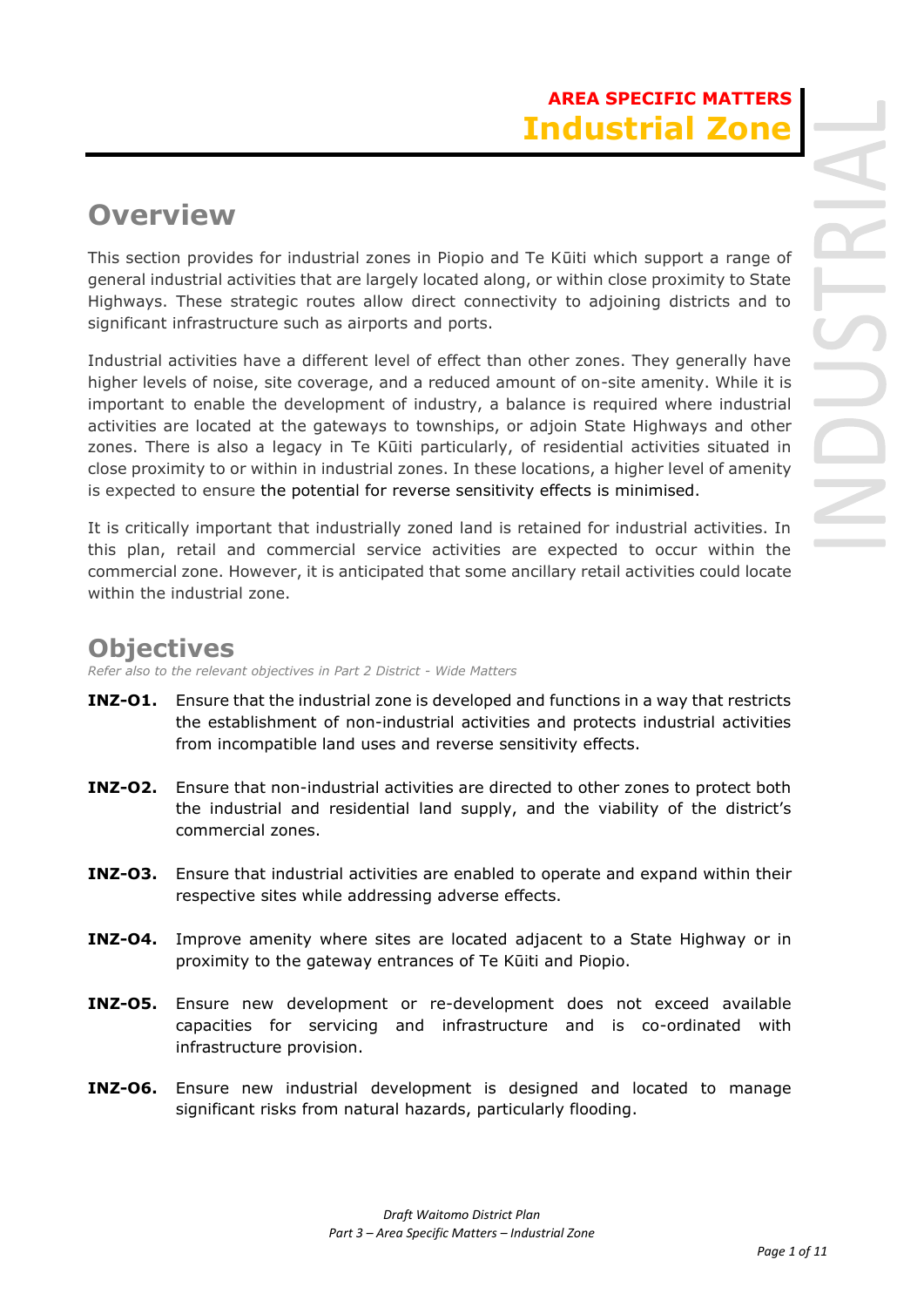**INZ-O7.** Municipal water resources are protected from the adverse effects of industrial development.

### **Policies**

*Refer also to the relevant policies in Part 2 District - Wide Matters* 

- **INZ-P1.** Avoid office, retail and commercial activities that are not ancillary activities to the primary industrial activity so that the vitality of the District's commercial zones is not undermined.
- **INZ-P2.** Only provide for retail activities, in limited situations where there is a direct operational need or functional need to locate within the industrial zone and no capacity available in the commercial zones.
- **INZ-P3.** Avoid the establishment of residential activities, educational facilities, community facilities and visitor accommodation except where there is a functional need for an activity to locate in the zone.
- **INZ-P4.** The development or re-development of any site must avoid or mitigate any actual or potential adverse effects by:
	- 1. Maintaining a practical level of amenity; and
	- 2. Ensuring that road boundaries are landscaped and buildings on front and corner sites provide an active street frontage; and
	- 3. Providing for security and boundary fencing in a way that does not adversely affect the anticipated level of amenity as viewed from roads and public spaces; and
	- 4. Ensuring buildings are sufficiently setback, and sites are landscaped and screened so that an appropriate buffer is provided to adjoining zones, roads and public spaces; and
	- 5. Ensuring that industrial buildings do not overshadow buildings and/or activities on surrounding rural, residential and commercial properties; and
	- 6. Avoiding adverse effects on lakes and water bodies.
- **INZ-P5.** Where the site is located adjacent to a State Highway, any development or redevelopment including the location and design of buildings and landscaping, must contribute to a high level of visual amenity by:
	- 1. Avoiding large blank walls that will be visible from the State Highway and public spaces; and
	- 2. Providing practical building forms that facilitate visual interest while meeting the purpose of the activity; and
	- 3. Encouraging building design that is environmentally sensitive; and
	- 4. Ensuring the boundary treatment adjacent to the State Highway contributes positively to the appearance of the streetscape and clearly delineates the public and private realms; and
	- 5. Ensuring fencing provides adequate site security and coordinates with the design of the building and landscaping; and
	- 6. Stepping any high retaining wall that is visible from the State Highway or public spaces and integrating planting and high quality materials into its design; and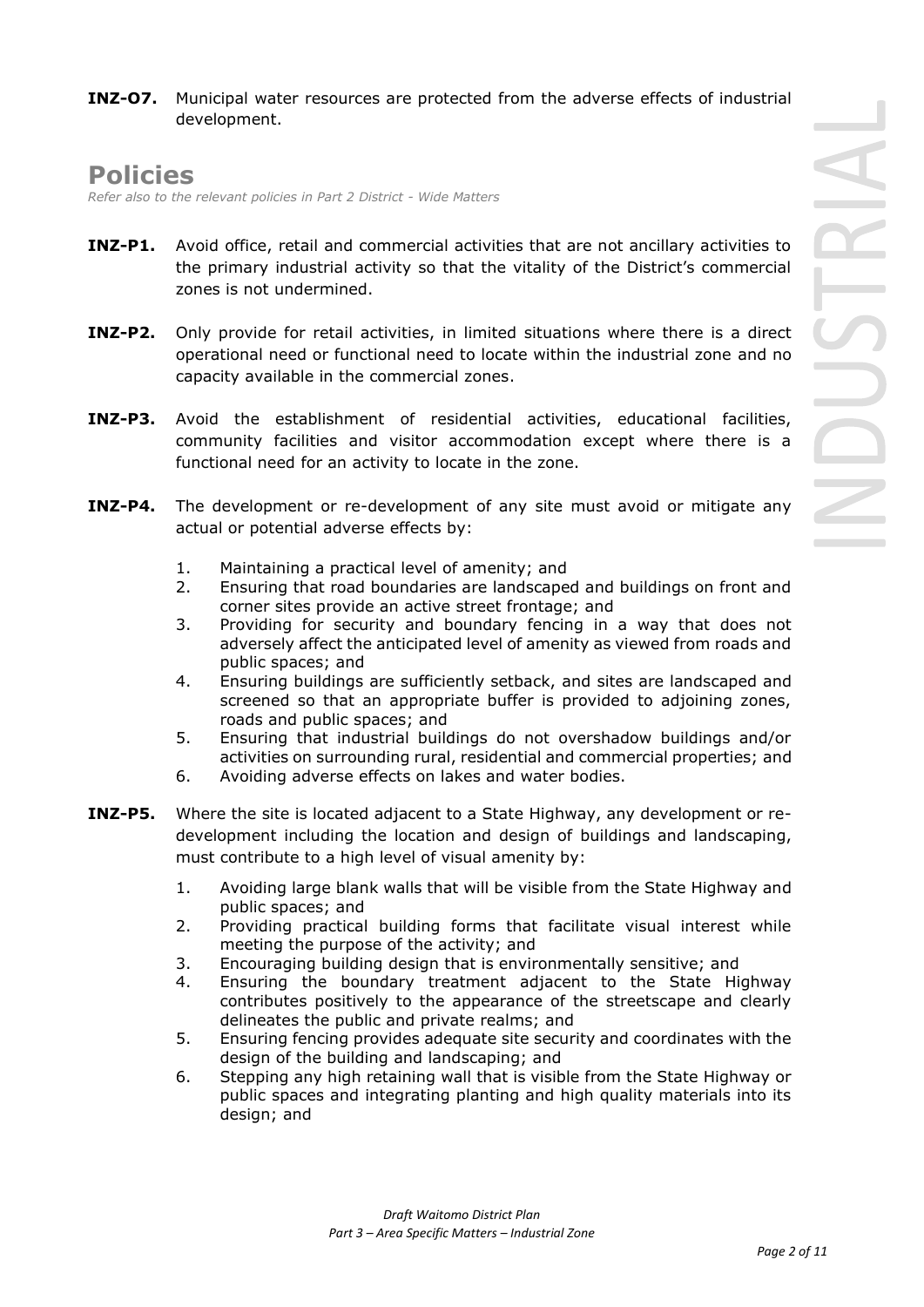- 7. Supporting the development of gateway areas into Te Kūiti and Piopio by providing landscape design that responds to the characteristics and qualities of the area; and
- 8. Minimising the visual impact of loading bays and service areas that are visible from the State Highway or public spaces; and
- 9. Providing an environment where parking is not perceived as the dominant element from the State Highway or public spaces.
- **INZ-P6.** Coordinate the provision of reticulated services and other infrastructure with the development of sites. Where reticulated water, wastewater and stormwater networks are not available, ensure the scale and intensity of development can be serviced by on site non-reticulated wastewater and stormwater methods.
- **INZ-P7.** Ensure the flightpath height restrictions shown on the planning maps are complied with to enable the safe operation of the Te Kūiti Aerodrome.
- **INZ-P8.** Adequate assessment of the natural hazard risk must be undertaken prior to the establishment of new development. Some areas may not be appropriate for development if the natural hazard risk, particularly flooding issues, cannot be appropriately managed.
- **INZ-P9.** Where an industrial development results in high-use allocation from the reticulated water supply system, evidence of satisfactory water supply must be provided.

### **Rules**

The rules that apply to the industrial zone are contained in the tables listed below. To undertake any activity, it must comply with all the rules listed in:

- INZ Table 1 Activities Rules; and
- INZ Table 2 Performance Standards; and
- Any relevant provision in Part 2 District-Wide Matters;

Where an activity breaches more than one rule, the most restrictive status shall apply to the activity.

Refer to **[Part 1](javascript:void(0)) - How the Plan Works** for an explanation of how to use this Plan, including activity status abbreviations.

#### **Pursuant to Section 86B(3) of the RMA, the following rules that protect or relate to water have immediate legal effect: INZ-R29.**

| $INZ-R1$ .     | <b>Industrial activities</b>                        |
|----------------|-----------------------------------------------------|
| $INZ-R2.$      | Trade suppliers and contractor's yards              |
| INZ-R3.        | Warehouses, lock-up storage units and storage yards |
| $INZ-R4.$      | Service stations and motor vehicle repair garages   |
| <b>INZ-R5.</b> | Laboratories and research establishments            |

#### **INZ - Table 1 - Activities Rules**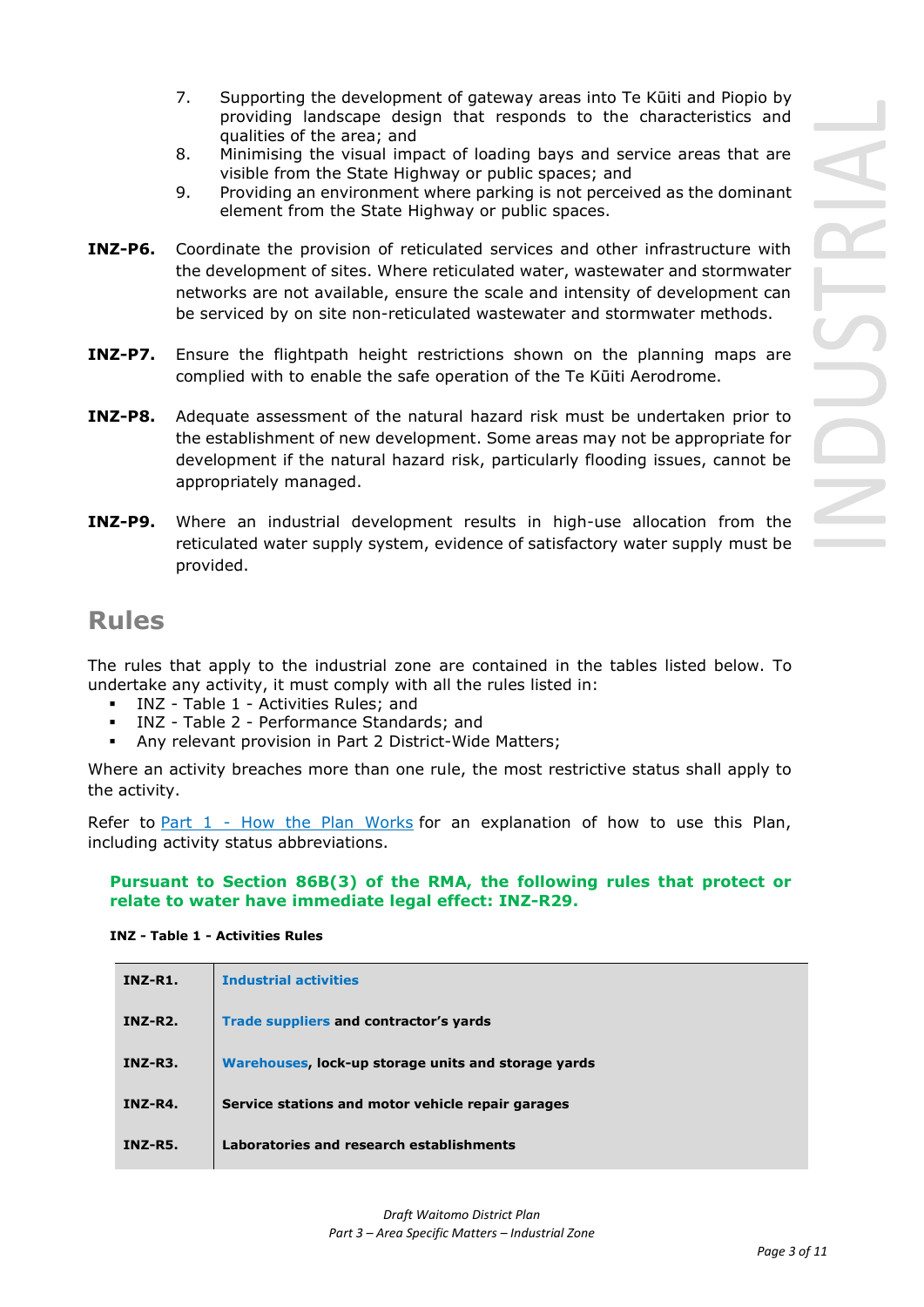| INZ-R6.                     | Veterinary clinics, boarding or breeding kennels or catteries                                                                                                 |  |  |
|-----------------------------|---------------------------------------------------------------------------------------------------------------------------------------------------------------|--|--|
| INZ-R7.                     | <b>Emergency service facilities</b>                                                                                                                           |  |  |
| INZ-R8.                     | Demolition yards and recycling depots                                                                                                                         |  |  |
| <b>INZ-R9.</b>              | Offices, canteens, ablution facilities, medical rooms, recreational facilities, vehicle<br>servicing depots and workshops ancillary to any permitted activity |  |  |
| <b>INZ-R10.</b>             | Agricultural, pastoral and horticultural activities and stock underpasses                                                                                     |  |  |
| <b>INZ-R11.</b>             | Accessory buildings ancillary to any permitted activity                                                                                                       |  |  |
| <b>INZ-R12.</b>             | Construction, additions and alteration of buildings for any permitted activity                                                                                |  |  |
| <b>Activity status: PER</b> | Activity status where compliance is not<br>Li JIII. TAIT DOA L. TAIT DOO, DDTC                                                                                |  |  |

| Activity status where compliance is not                                                                                     |
|-----------------------------------------------------------------------------------------------------------------------------|
| achieved with INZ-R21 to INZ-R28: RDIS                                                                                      |
| Activity status where compliance is not                                                                                     |
| achieved with INZ-R29: NC                                                                                                   |
| Where the activity is RDIS, the matters over<br>which discretion is restricted are:                                         |
| (a) The matters of discretion associated with any<br>performance standard which cannot be<br>complied with in INZ -Table 2. |
|                                                                                                                             |

| <b>INZ-R13.</b>                                                                                                               | Cafes and takeway food outlets                                                                                                                                                                                                                                              |                                                          |
|-------------------------------------------------------------------------------------------------------------------------------|-----------------------------------------------------------------------------------------------------------------------------------------------------------------------------------------------------------------------------------------------------------------------------|----------------------------------------------------------|
| <b>Activity status: PER</b><br>Where:                                                                                         |                                                                                                                                                                                                                                                                             | Activity status where compliance is not<br>achieved: DIS |
| 1.<br>and                                                                                                                     | The maximum gross floor area of the café or<br>takeaway outlet must be no more than 60 m <sup>2</sup> ;<br>2. The café or takeaway food outlet must not<br>have a drive through facility; and<br>3. All of the performance standards in INZ - Table<br>2 are complied with. |                                                          |
| <b>INZ-R14.</b>                                                                                                               | <b>Residential units for caretakers or staff</b>                                                                                                                                                                                                                            |                                                          |
| <b>Activity status: PER</b><br>Where:                                                                                         |                                                                                                                                                                                                                                                                             | Activity status where compliance is not<br>achieved: NC  |
| One residential unit per site to provide<br>1.<br>accommodation for security staff or caretakers<br>working on that site; and |                                                                                                                                                                                                                                                                             |                                                          |

2. All of the performance standards in INZ - Table 2 are complied with.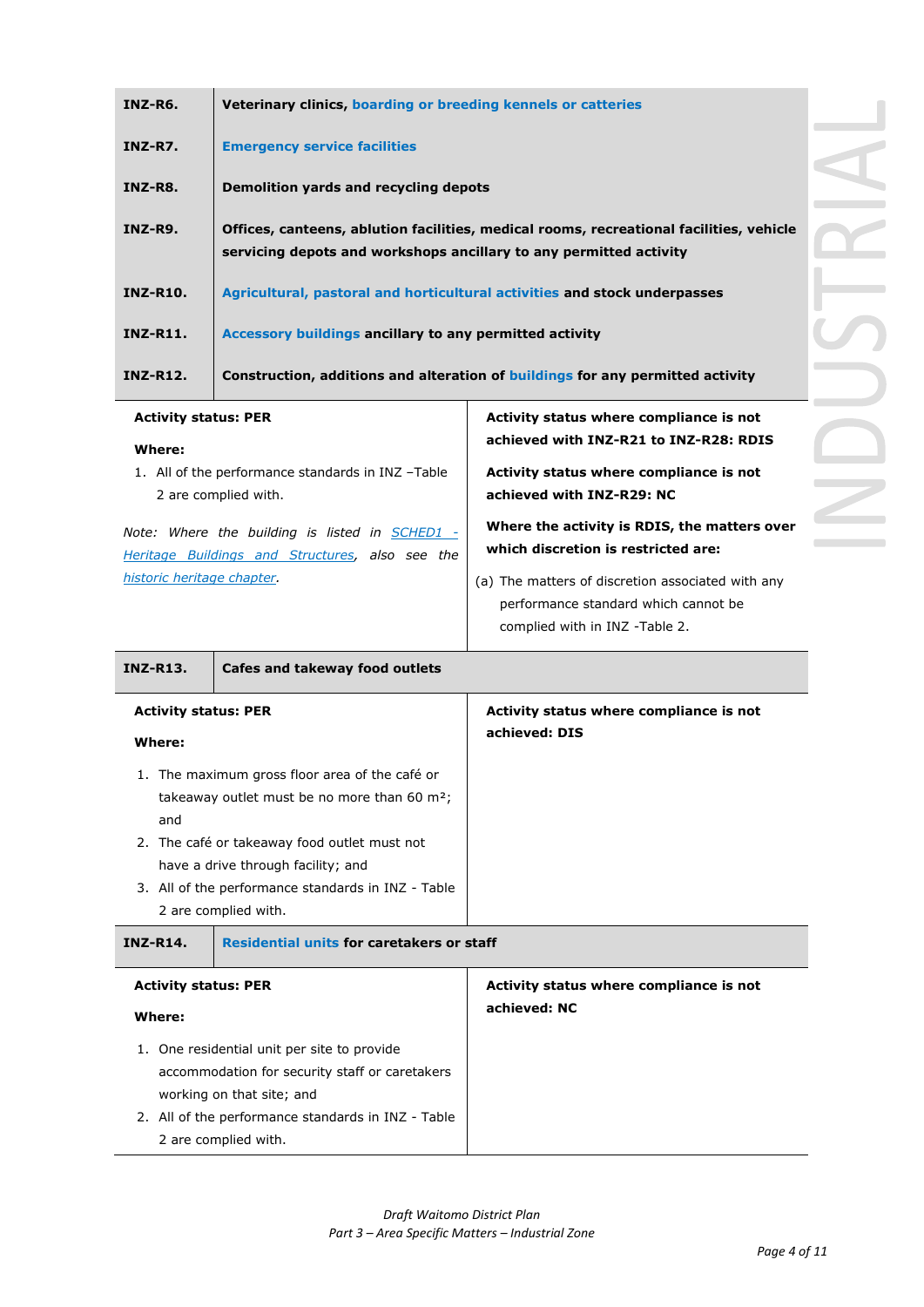| <b>INZ-R15.</b>                       | Retail activities ancillary to any permitted activity                                         |                                                                            |  |
|---------------------------------------|-----------------------------------------------------------------------------------------------|----------------------------------------------------------------------------|--|
| <b>Activity status: PER</b><br>Where: |                                                                                               | Activity status where compliance is not<br>achieved: NC                    |  |
|                                       | 1. The retail activity must be ancillary to a<br>permitted activity; and                      |                                                                            |  |
|                                       | 2. The maximum gross floor area of the retail<br>activity must be no more than 60 $m^2$ ; and |                                                                            |  |
|                                       | 3. All of the performance standards in INZ -<br>Table 2 are complied with.                    |                                                                            |  |
| <b>INZ-R16.</b>                       | Demolition and / or removal of buildings and structures                                       |                                                                            |  |
| <b>Activity status: PER</b>           | Note: Where the building is listed in SCHED1 -                                                | Activity status where compliance is not<br>achieved: N/A                   |  |
|                                       | Heritage Buildings and Structures, see the                                                    |                                                                            |  |
| <b>INZ-R17.</b>                       | historic heritage chapter.<br><b>Quarrying activities</b>                                     |                                                                            |  |
| <b>INZ-R18.</b>                       |                                                                                               | Industrial and trade waste and hazardous substances processing or disposal |  |
| <b>Activity status: DIS</b>           |                                                                                               | Activity status where compliance is not<br>achieved: N/A                   |  |
| <b>INZ-R19.</b>                       | Activities not otherwise listed in INZ - Table 1                                              |                                                                            |  |
| <b>Activity status: NC</b>            |                                                                                               | Activity status where compliance is not<br>achieved: N/A                   |  |
| <b>INZ-R20.</b>                       | shown on the Planning Maps                                                                    | Non-compliance with the Te Küiti Aerodrome Flightpath height restrictions  |  |

#### **INZ - Table 2 - Performance Standards**

| <b>INZ-R21.</b> | Minimum setback from road boundaries                                                                  |                                                                                                                                                                                                                    |  |
|-----------------|-------------------------------------------------------------------------------------------------------|--------------------------------------------------------------------------------------------------------------------------------------------------------------------------------------------------------------------|--|
| 5 m.            | 1. The minimum setback from road boundaries for<br>any building adjacent to any road must be at least | Matters over which discretion is restricted:<br>Visual effects including bulk, scale and<br>(a)<br>location of the building; and<br>(b) The provision of daylight and sunlight into<br>neighbouring buildings; and |  |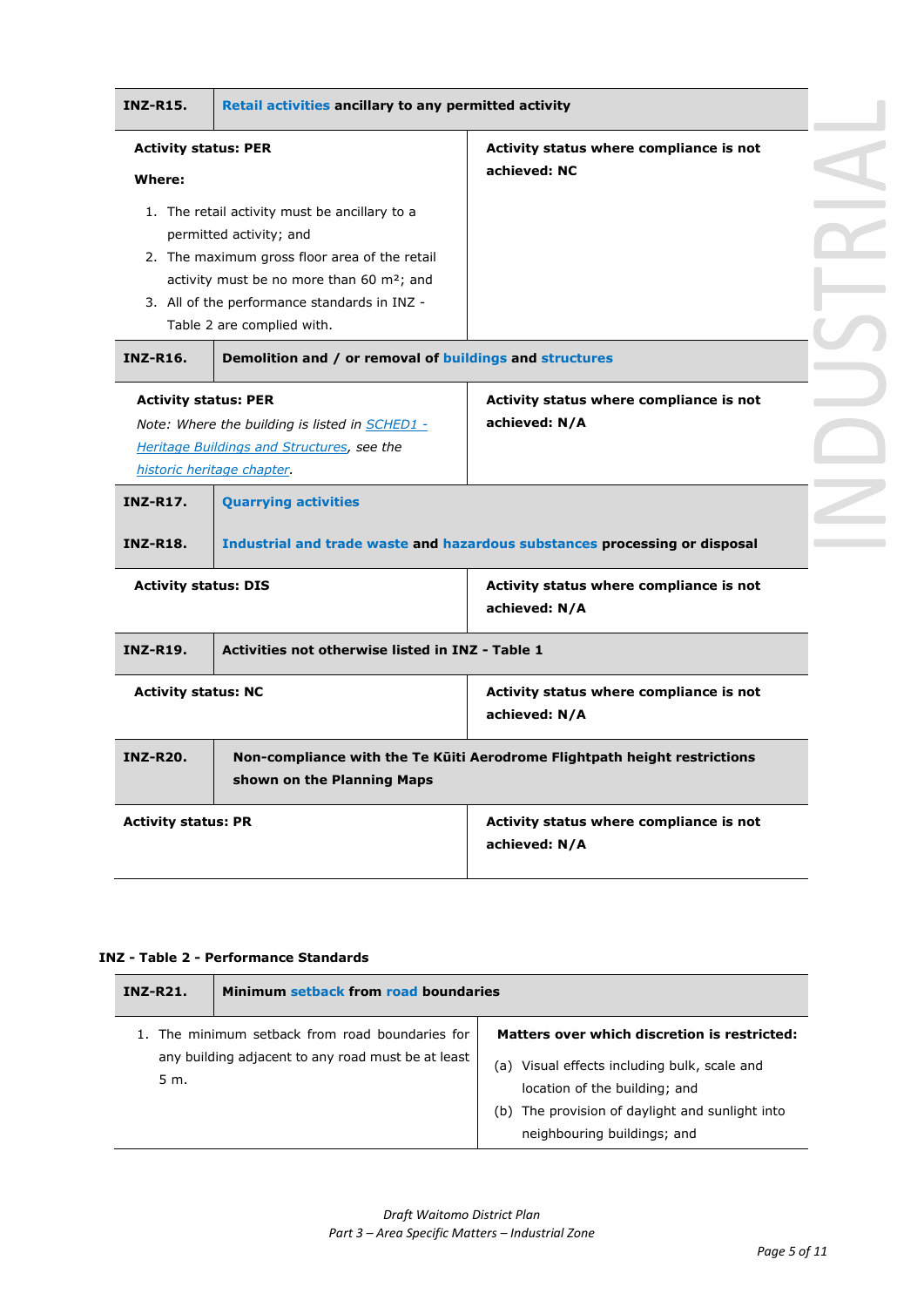| <b>INZ-R22.</b>                                                                | Minimum setback from internal boundaries                                                                                                                                                                                                                                                                                                                                                                                                                                                                                                                                                                                                                                                                                                                                                             | (f) | (c) Ability to soften the visual impact of<br>the building from nearby residential<br>properties, adjacent zones and<br>adjoining road boundaries, including<br>retention of any existing mature trees and<br>landscaping; and<br>(d) Effects on the provision of access around<br>the site; and<br>(e) Parking, manoeuvring and access; safety<br>and efficiency, including the provision of<br>sufficient off-street parking and the effects<br>of traffic generation; and<br>Potential reverse sensitivity effects on any<br>adjoining activities.                                                                                                                                                                                            |
|--------------------------------------------------------------------------------|------------------------------------------------------------------------------------------------------------------------------------------------------------------------------------------------------------------------------------------------------------------------------------------------------------------------------------------------------------------------------------------------------------------------------------------------------------------------------------------------------------------------------------------------------------------------------------------------------------------------------------------------------------------------------------------------------------------------------------------------------------------------------------------------------|-----|--------------------------------------------------------------------------------------------------------------------------------------------------------------------------------------------------------------------------------------------------------------------------------------------------------------------------------------------------------------------------------------------------------------------------------------------------------------------------------------------------------------------------------------------------------------------------------------------------------------------------------------------------------------------------------------------------------------------------------------------------|
| (i)<br>and/or<br>(ii)<br>(iii)<br><b>AND</b><br>same holding.<br>with NATC-R2. | 1. The minimum setback for buildings from internal<br>site boundaries as measured from the outer edge<br>of the eave must be 5 m where:<br>The site is adjacent to any other zone;<br>The site is adjacent to a building housing a<br>residential activity in the industrial zone; and<br>This rule does not apply where the site is<br>adjacent to a residential unit for caretakers<br>or staff provided for in INZ-R14;<br>2. In all other circumstances there is no minimum<br>setback, provided that no building or eave shall<br>encroach into any vehicle accessway, service lane,<br>driveway, or other vehicle access point; and<br>3. Buildings may be erected up to any common<br>boundary with an adjoining site which is in the<br>Note: All buildings and structures, must also comply | (f) | Matters over which discretion is restricted:<br>(a) Visual effects including bulk, scale and<br>location of the building; and<br>(b) The provision of daylight and sunlight into<br>neighbouring buildings; and<br>(c) Effects on surrounding properties, character<br>and amenity; and<br>(d) Ability to soften the visual impact of the<br>building from nearby residential properties<br>and adjoining road boundaries, including<br>retention of any existing mature trees and<br>landscaping; and<br>(e) The potential effects of the building or eave<br>encroaching into any vehicle accessway,<br>service lane, driveway, or other vehicle<br>access point; and<br>Potential reverse sensitivity effects on any<br>adjoining activities. |
| <b>INZ-R23.</b>                                                                | <b>Height and height in relation to boundary</b>                                                                                                                                                                                                                                                                                                                                                                                                                                                                                                                                                                                                                                                                                                                                                     |     |                                                                                                                                                                                                                                                                                                                                                                                                                                                                                                                                                                                                                                                                                                                                                  |
| 1.                                                                             | Structures must not exceed 12 m in height as<br>measured from ground level; and<br>2. Where an internal boundary of a site abuts any<br>other zone or it is adjacent to a residential unit in<br>the industrial zone, at that internal boundary(ies),<br>no structure or stored materials shall project<br>beyond a building recession plane from points 3<br>m above the ground level. See Figure - INZ 1; and                                                                                                                                                                                                                                                                                                                                                                                      |     | Matters over which discretion is restricted:<br>(a) Visual effects including bulk, scale and<br>location of the structure or materials; and<br>(b) The provision of daylight and sunlight into<br>neighbouring buildings; and<br>(c) Ability to soften the visual impact of<br>the structure or materials from nearby                                                                                                                                                                                                                                                                                                                                                                                                                            |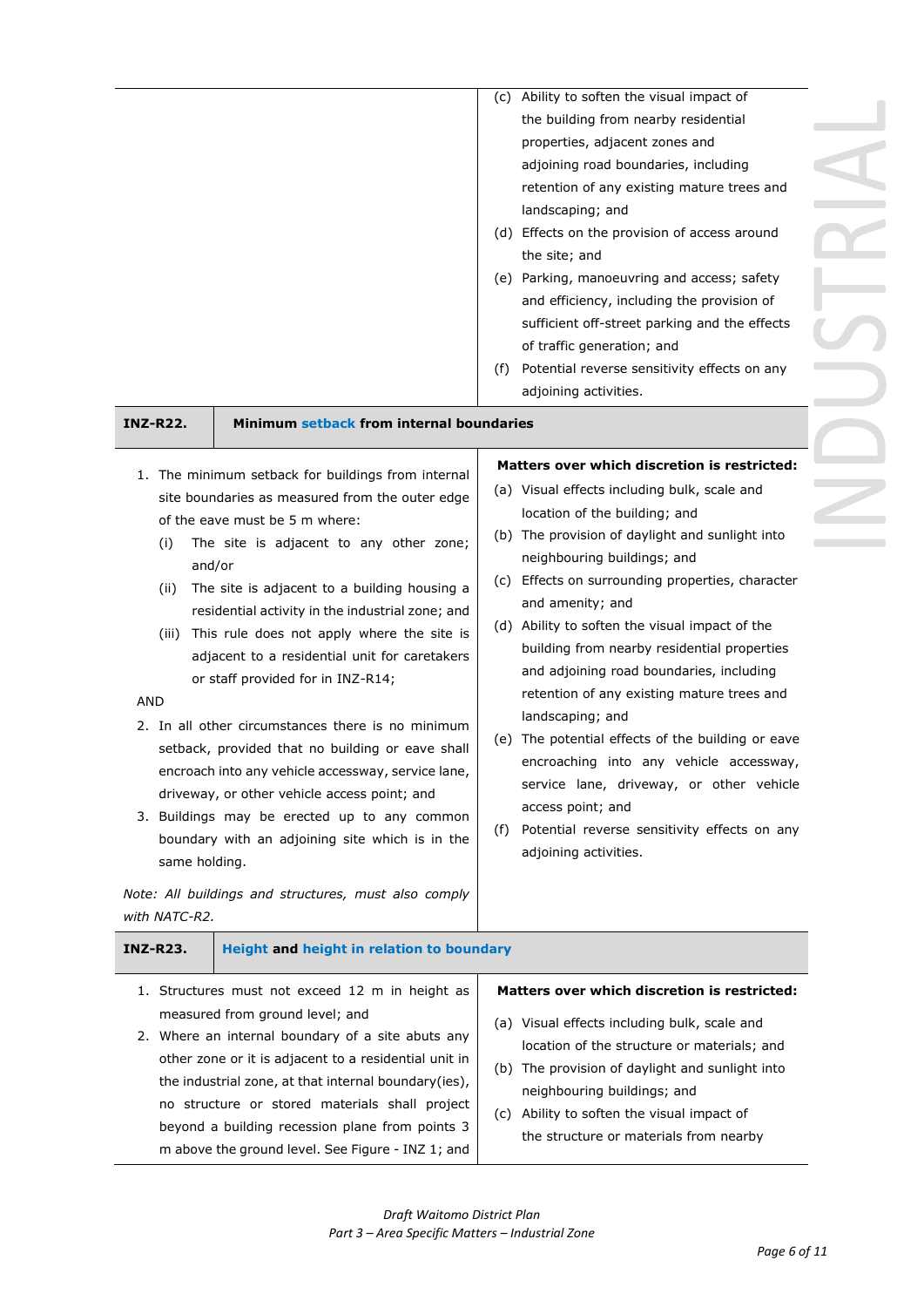- 3. This rule does not apply to an internal boundary adjacent to a residential unit for caretakers or staff provided for in INZ-R14; and
- 4. In all other circumstances there is no building height in relation to boundary requirement.

residential properties, adjacent zones and adjoining road boundaries, including retention of any existing mature trees and landscaping; and

- (d) Potential reverse sensitivity effects on any adjoining activities; and
- (e) Effects on the provision of access around the site.

#### **Figure - INZ 1 – Height in relation to boundary**



| <b>INZ-R24.</b>     | <b>Site layout</b>                                                                                                                                                                                                                         |                                                                                                                                                                                                                                                                                                                                                                                                                              |
|---------------------|--------------------------------------------------------------------------------------------------------------------------------------------------------------------------------------------------------------------------------------------|------------------------------------------------------------------------------------------------------------------------------------------------------------------------------------------------------------------------------------------------------------------------------------------------------------------------------------------------------------------------------------------------------------------------------|
| apply to rear sites | 1. Where the activity is adjacent to a State Highway,<br>the main public entrance into a building must be<br>orientated so that it is parallel to the road<br>boundary of the site.<br>Note: For the avoidance of doubt this rule does not | Matters over which discretion is restricted:<br>(a) The ability to provide opportunities for<br>landscaping; and<br>(b) The extent to which the proposed<br>landscaping is able to soften the visual<br>impact of the building; and<br>The location of parking and loading areas;<br>(c)<br>and<br>(d) The location of outdoor storage areas; and<br>(e) Visibility of the public entrance of the<br>building from the road. |
| <b>INZ-R25.</b>     | Landscaping of road boundaries adjacent to a State Highway                                                                                                                                                                                 |                                                                                                                                                                                                                                                                                                                                                                                                                              |
| 1.                  | Where a site is adjacent to a State Highway, the<br>road boundary must be landscaped to a minimum<br>depth of 2 m, except for the required access and<br>egress points; and                                                                | Matters over which discretion is restricted:<br>Whether alternatives are proposed to<br>(a)<br>preserve the amenity, character and values<br>of the surrounding environment; and                                                                                                                                                                                                                                             |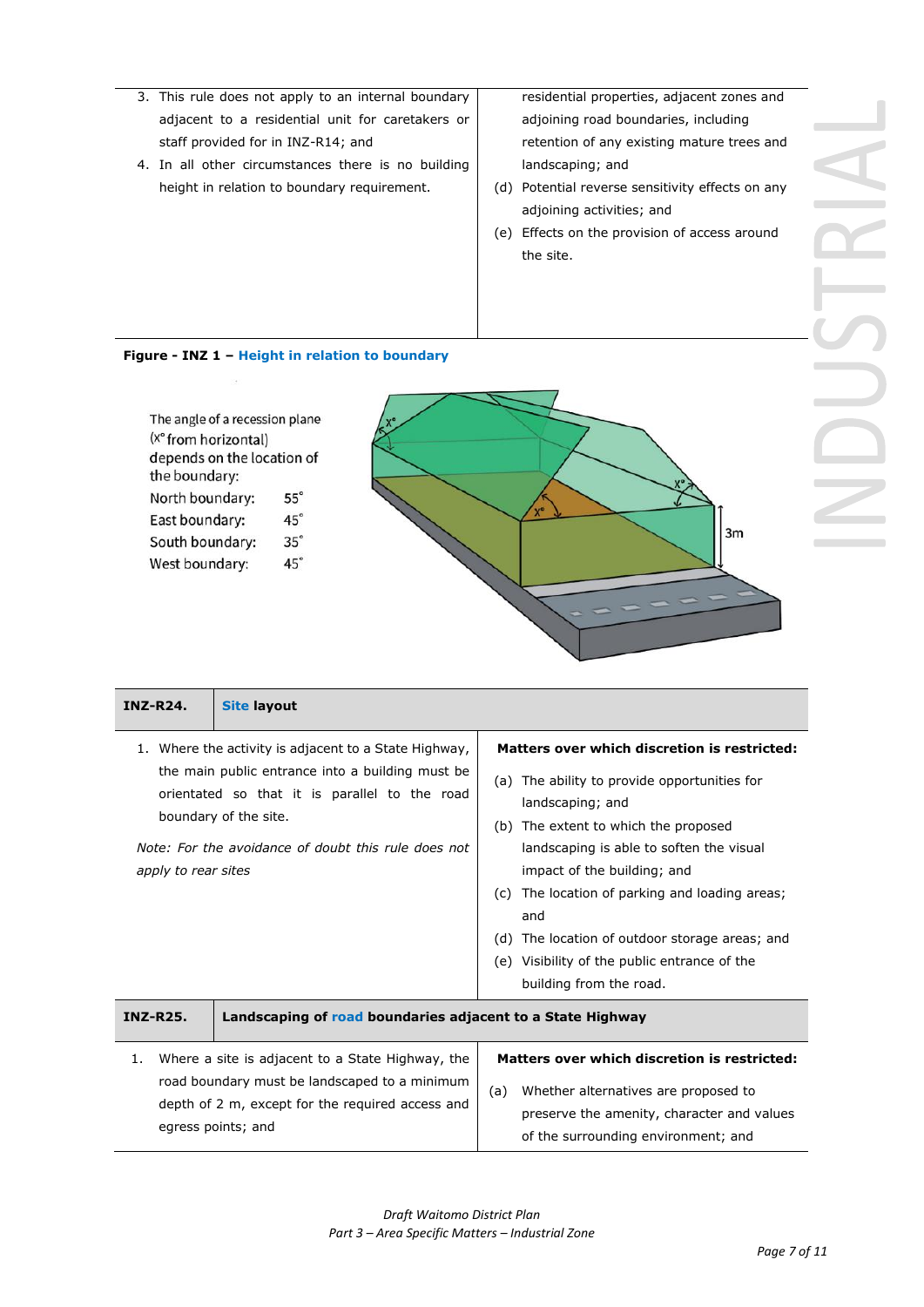| 2. The landscaping must consist of a combination of<br>groundcovers, shrubs and trees, with at least one<br>tree planted for every 10 m of road frontage at a<br>grade of no less than PB95. For the avoidance of<br>doubt, road frontages up to 10 m wide will require<br>one tree at a grade no less than PB95. PB95 is<br>equivalent to a tree that is 1.5 m to 2 m tall at the<br>time of planting. |                 | (b)<br>(C)<br>(d)                                                                                                                                                                                                                                                                                                                                                                                                                                                                                                                                                                                                                                               | The extent to which the non-compliance<br>and any subsequent building or activities on<br>the site adversely affects the character and<br>amenity values of the streetscape or any<br>adjacent zone; and<br>Effects on the safety and efficiency of traffic<br>flow; and<br>The extent to which the reduction in the |                                                                                                                                                                                                                                                                                                                                                                                                                              |
|---------------------------------------------------------------------------------------------------------------------------------------------------------------------------------------------------------------------------------------------------------------------------------------------------------------------------------------------------------------------------------------------------------|-----------------|-----------------------------------------------------------------------------------------------------------------------------------------------------------------------------------------------------------------------------------------------------------------------------------------------------------------------------------------------------------------------------------------------------------------------------------------------------------------------------------------------------------------------------------------------------------------------------------------------------------------------------------------------------------------|----------------------------------------------------------------------------------------------------------------------------------------------------------------------------------------------------------------------------------------------------------------------------------------------------------------------|------------------------------------------------------------------------------------------------------------------------------------------------------------------------------------------------------------------------------------------------------------------------------------------------------------------------------------------------------------------------------------------------------------------------------|
|                                                                                                                                                                                                                                                                                                                                                                                                         |                 |                                                                                                                                                                                                                                                                                                                                                                                                                                                                                                                                                                                                                                                                 | (e)<br>(f)                                                                                                                                                                                                                                                                                                           | landscaping is due to the shape or natural<br>and physical features of the site; and<br>The extent to which the non-compliance<br>adversely affects the gateway entrances<br>into Te Kūiti or Piopio; and<br>The effect on the character and amenity<br>values of the road.                                                                                                                                                  |
| <b>INZ-R26.</b>                                                                                                                                                                                                                                                                                                                                                                                         |                 | <b>Screening outdoor storage</b>                                                                                                                                                                                                                                                                                                                                                                                                                                                                                                                                                                                                                                |                                                                                                                                                                                                                                                                                                                      |                                                                                                                                                                                                                                                                                                                                                                                                                              |
| <b>AND</b>                                                                                                                                                                                                                                                                                                                                                                                              |                 | 1. Any outdoor storage area visible from an adjacent<br>(existing) building housing a residential activity<br>must be screened by:<br>(i) A solid wall or close boarded enclosed fence<br>2 m in height as measured from ground<br>level or landscaping with planting that will,<br>within two years of planting, reach a<br>minimum height of 2 m and a minimum<br>width of at least 2 m from any shared<br>internal boundary or road boundary;<br>2. Trade suppliers storing products for sale or hire<br>outdoors must only screen outdoor storage areas<br>from (existing) buildings housing a residential<br>activity on any shared internal boundary; and |                                                                                                                                                                                                                                                                                                                      | Matters over which discretion is restricted:<br>(a) The extent to which the proposed<br>landscaping is able to soften the visual<br>impact of the outdoor storage; and<br>(b) Whether alternatives are proposed to<br>preserve the amenity, character and values<br>of the surrounding environment; and<br>(c) The extent to which the non-compliance<br>adversely affects the gateway entrances<br>into Te Kūiti or Piopio. |
|                                                                                                                                                                                                                                                                                                                                                                                                         |                 | 3. Where the adjacent (existing) building housing a<br>residential activity is a residential unit for<br>caretakers or staff provided for in INZ-R14, this<br>rule does not apply.                                                                                                                                                                                                                                                                                                                                                                                                                                                                              |                                                                                                                                                                                                                                                                                                                      |                                                                                                                                                                                                                                                                                                                                                                                                                              |
|                                                                                                                                                                                                                                                                                                                                                                                                         | <b>INZ-R27.</b> | Landscaping of boundaries with adjacent zones                                                                                                                                                                                                                                                                                                                                                                                                                                                                                                                                                                                                                   |                                                                                                                                                                                                                                                                                                                      |                                                                                                                                                                                                                                                                                                                                                                                                                              |
|                                                                                                                                                                                                                                                                                                                                                                                                         | a site zoned    | 1. Any internal boundary of a site that is adjacent to<br>residential,<br>rural<br>lifestyle,<br>settlement, commercial, Māori purpose, tourism,                                                                                                                                                                                                                                                                                                                                                                                                                                                                                                                |                                                                                                                                                                                                                                                                                                                      | <b>Matters over which discretion is restricted:</b><br>(a) Whether alternatives are proposed to                                                                                                                                                                                                                                                                                                                              |

*Draft Waitomo District Plan Part 3 – Area Specific Matters – Industrial Zone*

future urban or open space must either:

(i) Be planted and/or landscaped with planting that will, within two years of planting, reach a minimum height of 2 m and a minimum width of at least 2 m from the internal boundary; or

preserve the amenity, character and values of the surrounding environment; and (b) The extent to which the non-compliance

and any subsequent building or activities on the site adversely affects the character and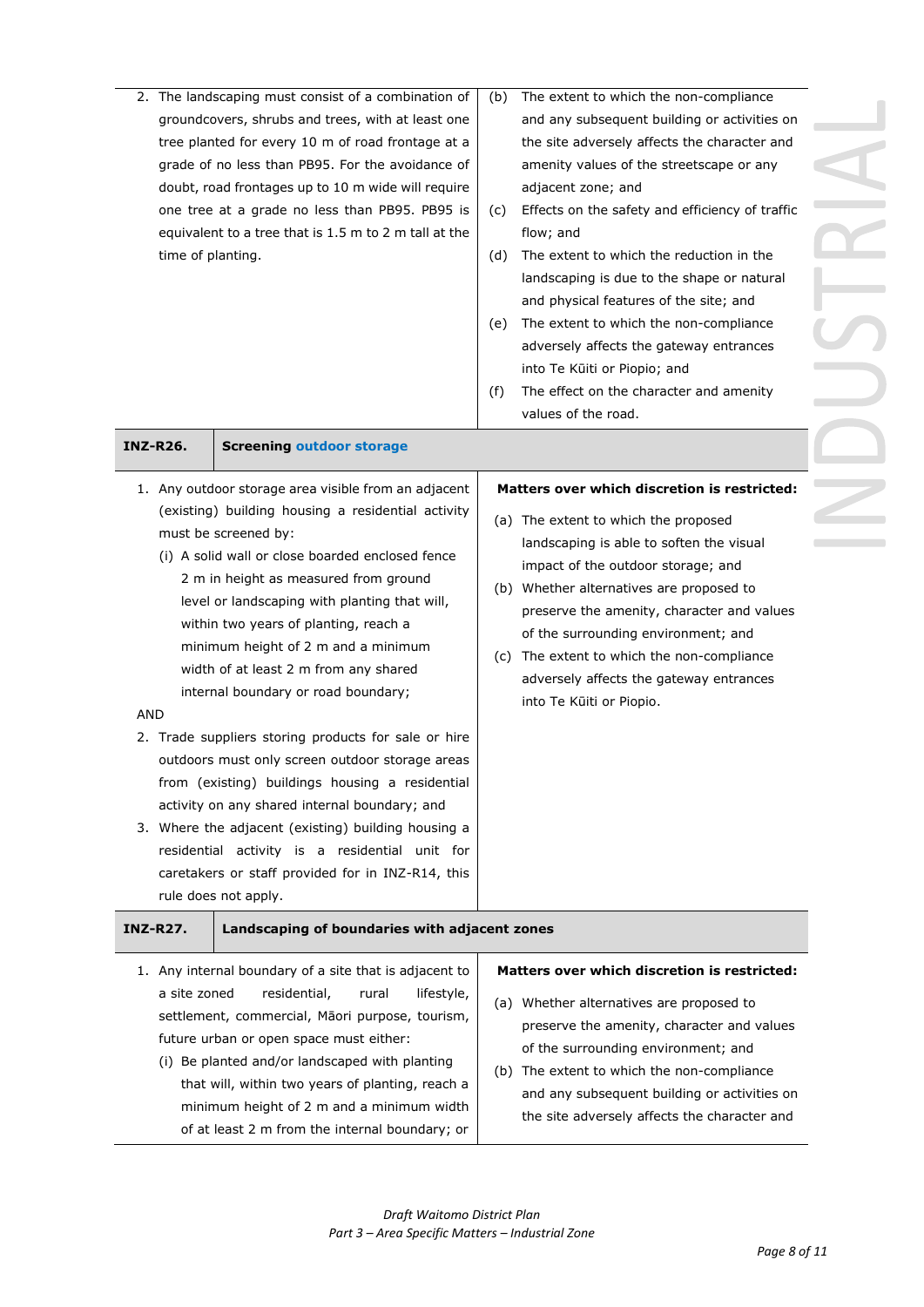| (ii) Be fenced with a solid wall or close-boarded<br>enclosed fence 2 m in height as measured<br>from ground level. |                                                                                                                                                                                                                                                                                                                                                                                                                                                                                                                                                                                                                                                                                                | amenity values of the streetscape or any<br>adjacent zone; and<br>(c) The extent to which the reduction in the<br>landscaping is due to the shape or natural<br>and physical features of the site; and<br>(d) The effect on the character and amenity<br>values of the adjacent zone. |  |
|---------------------------------------------------------------------------------------------------------------------|------------------------------------------------------------------------------------------------------------------------------------------------------------------------------------------------------------------------------------------------------------------------------------------------------------------------------------------------------------------------------------------------------------------------------------------------------------------------------------------------------------------------------------------------------------------------------------------------------------------------------------------------------------------------------------------------|---------------------------------------------------------------------------------------------------------------------------------------------------------------------------------------------------------------------------------------------------------------------------------------|--|
| <b>INZ-R28.</b>                                                                                                     | <b>High-use water industry</b><br>1. Where an industrial activity requires more than<br>$15m3$ of water per day from the reticulated<br>municipal water supply system for purposes other                                                                                                                                                                                                                                                                                                                                                                                                                                                                                                       | <b>Matters over which discretion is restricted:</b><br>(a) Whether evidence of satisfactory water<br>supply can be provided; and                                                                                                                                                      |  |
|                                                                                                                     | than human drinking and sanitation.                                                                                                                                                                                                                                                                                                                                                                                                                                                                                                                                                                                                                                                            | (b) The outcome of consultation<br>with Council's Infrastructure Services Team.                                                                                                                                                                                                       |  |
| <b>INZ-R29.</b><br>1.<br>2.                                                                                         | Minimum setback from water bodies - quarrying activities<br>Quarrying activities including the deposition of<br>overburden material or the extraction or<br>deposition of aggregates must be setback at<br>least 30 m from the edge of any water body<br>as measured from the bankfull channel width<br>(see Figure - INZ 2); and<br>For the purposes of this rule a water body is:<br>(i) A perennial watercourse with a bankfull<br>channel width of 3 m or more; or<br>(ii) In the Upper Waipa River sub-catchments,<br>as identified on the Planning Maps, a<br>perennial watercourse with a bankfull<br>channel width of 2 m or more; or<br>(iii) A lake equal to or larger than 0.25 ha. | Activity status where compliance is not<br>achieved: NC                                                                                                                                                                                                                               |  |
| 2020.                                                                                                               | Note: For land disturbance within 10 m of a natural<br>wetland see the Resource Management (National<br><b>Environmental Standards for Freshwater) Regulations</b>                                                                                                                                                                                                                                                                                                                                                                                                                                                                                                                             |                                                                                                                                                                                                                                                                                       |  |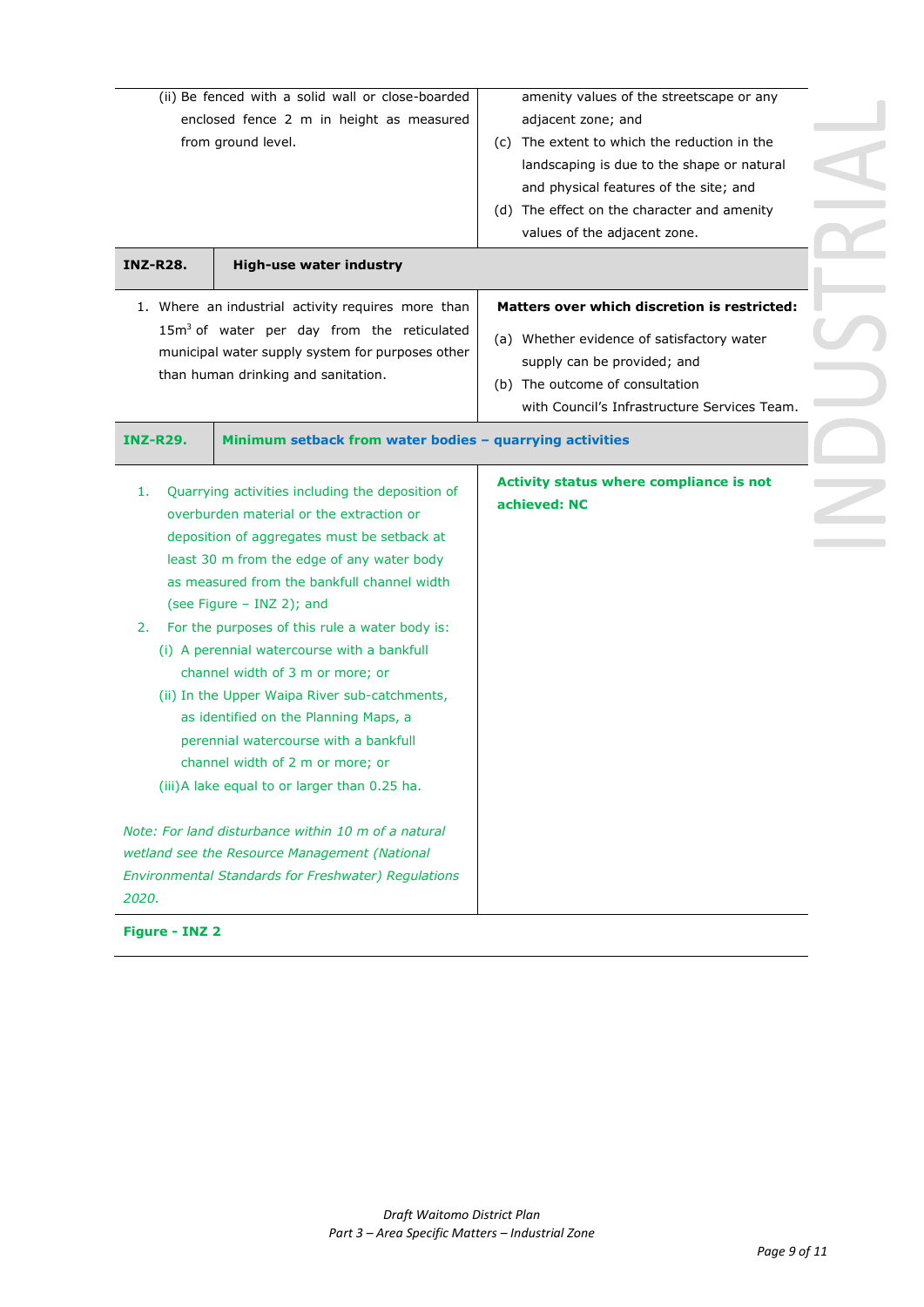

#### **Advice notes**

#### **Accidental discovery protocol**

*In the event that an unidentified archaeological site or a wāhi tapu site is located during works, the following applies:*

- *Work must cease immediately at that place and within 20m around the site;*
- *Heritage New Zealand Regional Archaeologist must be notified and apply for the appropriate authority if required;*
- *Notify the appropriate iwi groups or kaitiaki representative of the discovery and ensure site access to enable appropriate cultural procedures and tikanga to be undertaken, as long as all statutory requirements under legislation are met (New Zealand Pouhere Taonga Act 2014);*
- *If human remains (koiwi) are uncovered then the Heritage New Zealand Regional Archaeologist, NZ Police and the appropriate iwi groups or kaitiaki representative must be notified. Remains are not to be moved until such time as iwi and Heritage New Zealand have responded;*
- *Works affecting the archaeological site and any human remains (koiwi) must not resume until appropriate authority and protocols are completed.*

*If the protocol is not adhered to then Heritage New Zealand can take out prosecution proceedings under the New Zealand Pouhere Taonga Act 2014*

#### **Contaminated land**

*If the site is contaminated or potentially contaminated refer to the contaminated land chapter and the National Environmental Standard for Assessing and Managing Contaminants in Soil to Protect Human Health (NESCS) 2012*

#### **Regional Council consents**

*A resource consent for some earthworks may also be required from the Waikato Regional Council.*

#### **Works in close proximity to any electricity line**

*Works in close proximity to any electricity line can be dangerous. Compliance with the New Zealand Electrical Code of Practice for Electrical Safe Distances 34:2001 is mandatory for all buildings, earthworks and mobile plant within close proximity to all electric lines. Compliance with the Plan does not ensure compliance with the Code.*